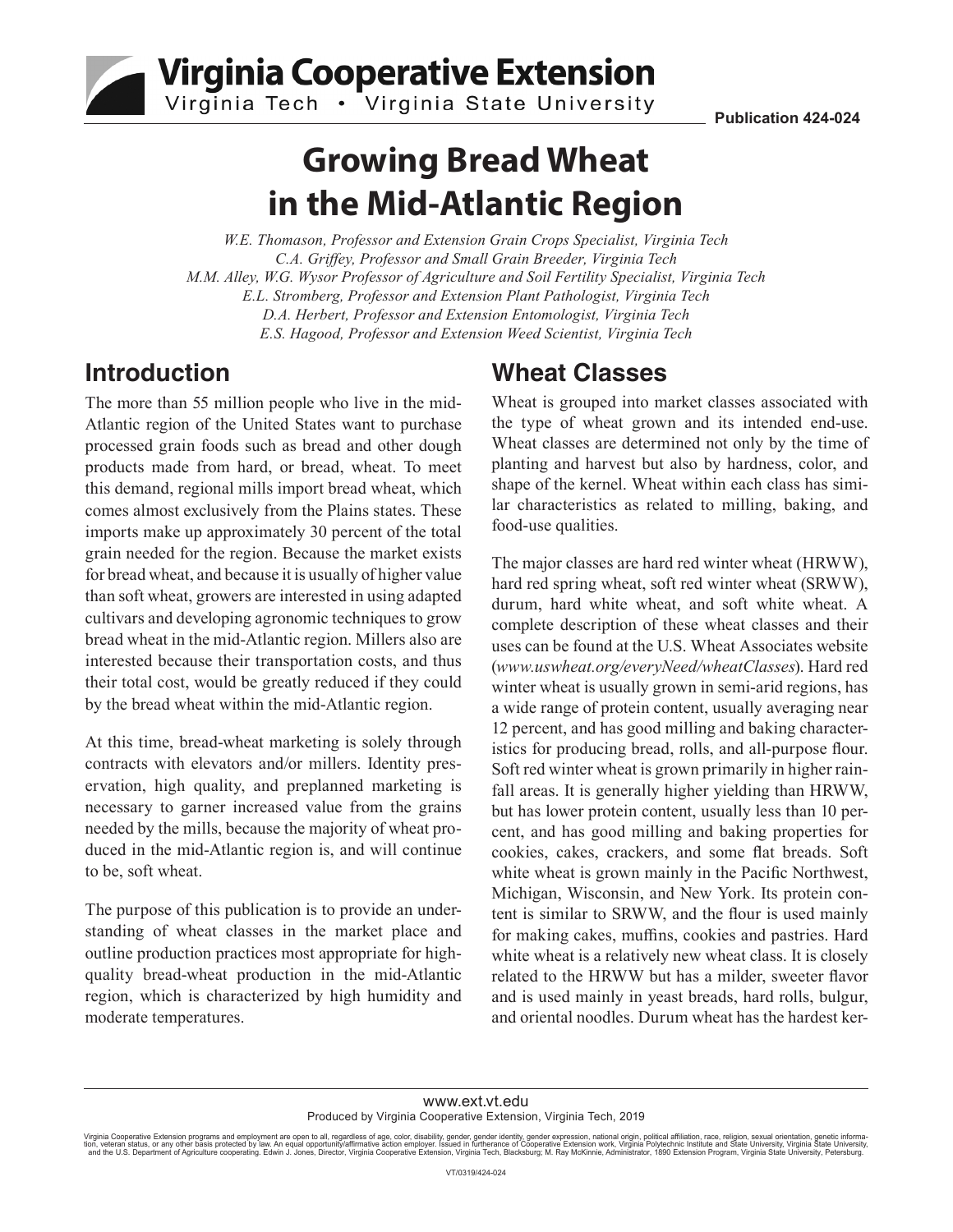nels of all U.S. wheat. It is a spring wheat that is grown mainly in the northern Great Plains. Durum wheat is used to make semolina flour for pasta production.

### **Wheat Kernel Properties**

Over 80 percent of the weight of the wheat kernel is starchy endosperm, the part of the kernel that is milled to produce flour. Endosperm cells consist of tightly packed starch granules and seed storage proteins. Surrounding the starch granules is a matrix of glutenforming proteins. The physical base for determining endosperm hardness is the binding strength between the starch granules and protein matrix. In soft wheat, the starch granules are loosely attached to the protein matrix. Soft wheat is easy to grind and produces finetextured flour. The binding of the starch granules to the protein matrix is much stronger in hard wheat and more force is required to crush the kernel. This results in coarse-textured flour with more broken starch granules. Hard, or bread, wheat flour is generally preferred for any kind of yeast-leavened bread because damaged starch granules increase water uptake, resulting in soft bread. Broken starch granules are also more readily hydrolyzed by alpha-amylase, providing more fermentable sugars for the yeast. Increased water absorption is not desirable in soft wheat flour because many soft wheat products are baked to low moisture content, and are relatively dense compared to breads.

# **Wheat Class and Production Region**

Growing environment, genotype, and the interaction between these factors greatly influence the yield and enduse quality of wheat. Environmental factors such as temperature, rainfall, and day length are beyond the control of managers. However, environmental conditions have favored the selection of certain types of wheat in various regions. For example, in semi-arid regions, hard wheat cultivars have relatively low yields but high protein content because the protein accumulates relative to starch in the kernels. In humid regions, soft wheats have been favored because the climate is favorable to higher yields, resulting in a dilution of the protein level in the kernels. However, inputs that affect the growing environment, such as seeding rate, fertilizers, herbicides, fungicides, etc. are controlled by managers. Recent breeding efforts have developed more adapted hard wheat cultivars for growth in humid climates, and research has developed improved nitrogen and sulfur fertilization techniques for increasing protein content.

### **Production Programs**

### **Cultivar Selection**

Cultivar selection may be the most important management decision made in bread-wheat production. Yield potential is important and typically the first consideration when choosing a cultivar; however, end-use quality and product consistency are of equal importance when selecting cultivars to be produced for specific markets. Decisions on which cultivar to plant should be based on performance data, including disease resistance, insect resistance, heading dates, lodging rates, height, test weight, and yield. Spreading risk by planting several cultivars with appreciably different maturity is recommended, especially if large acreage is planned.

No cultivar is well-suited for all environments or locations. Cultivar selection should consider the production scheme and area where it is to be grown. If plans are to double-crop soybeans following wheat, early maturing cultivars are the most appropriate. Many early maturing cultivars are more at risk for exposure to late spring frost when planted early in the recommended planting period. Planting these cultivars later in the recommended planting window is the best way to avoid excessive growth or very early heading.

Genetic resistance is the simplest and least expensive defense mechanism against diseases and insects. While no cultivar is completely immune to all diseases and insects, wide differences do occur and these factors should be included when making decisions on genetics. Annual evaluation of cultivar selection is necessary to ensure that disease population changes have not reduced the usefulness of the genetic resistance of particular cultivars.

Similar to other traits, cultivars vary in straw strength and height. Select cultivars with good straw strength to prevent harvest losses associated with lodging, especially under high-yield management schemes. A shorter stem height and less straw are favorable when double-cropping wheat with soybeans. Taller cultivars are generally preferred when straw is to be harvested.

The growing environment greatly influences grain test weight, but this trait is also controlled by genetics, which determines the inherent maximum test weight potential of a given cultivar. Because the intended market for this product is flour, the total flour yield of the grain is important. While test weight is not directly associated with flour yield or end-use quality, grain that is sound, not weathered or sprouted, is required for good milling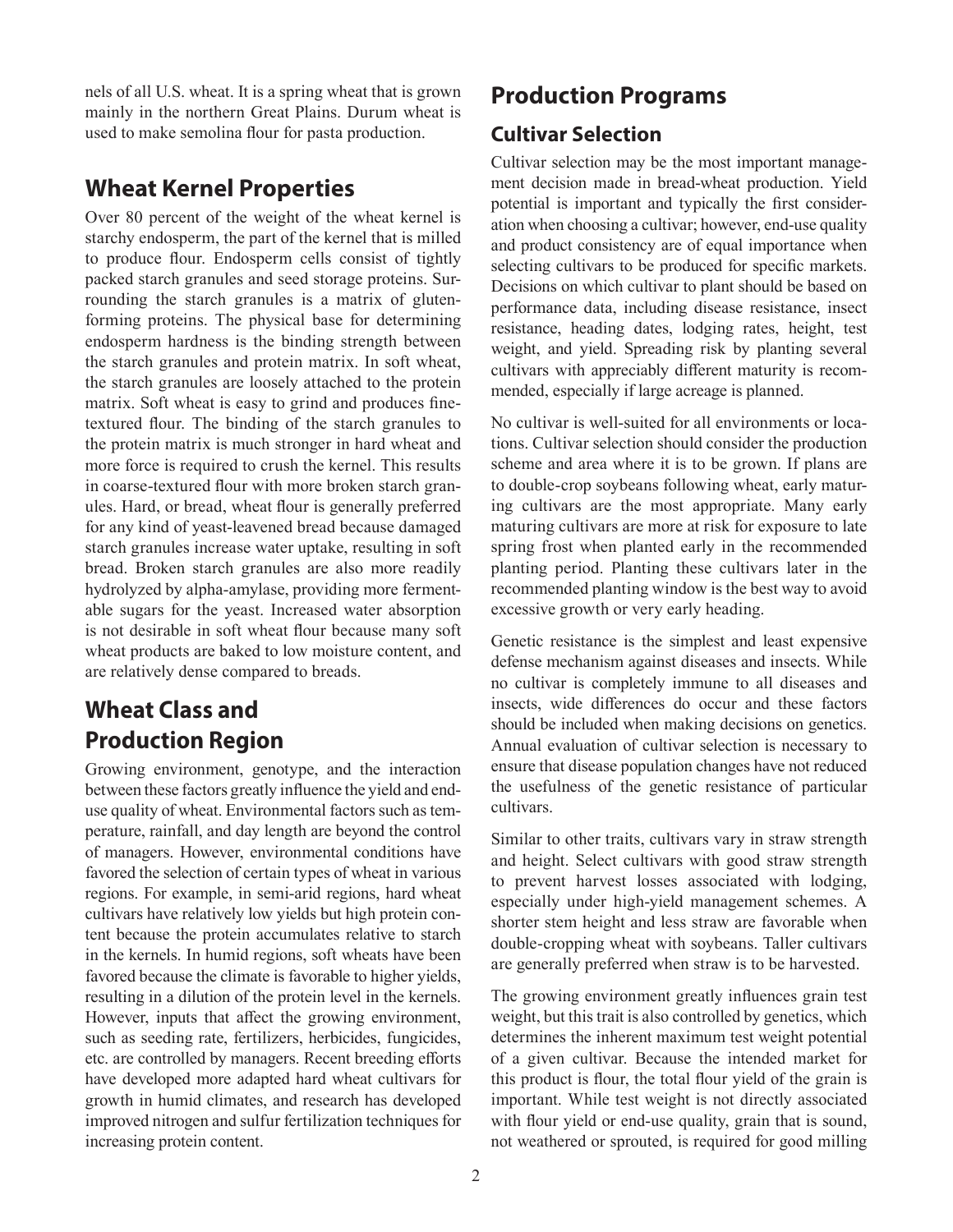and baking quality. Grain soundness and lack of weathering are the most critical determinants of good end-use quality, and is why test weight is used to screen wheat, even though test weight is not directly correlated to flour yield from grain or baking properties. However, grain exposure to rainfall following physiological maturity until harvest greatly reduces end-use quality and value, and such exposure usually lowers the test weight. Upon ripening, harvesting grain at high moisture and drying it is one means of ensuring that the grain has high enduse quality, and a high test weight. A test weight significantly below 58 pounds per bushel (the standard for #2 US wheat) will probably result in a lower price received or may even exclude the wheat from being purchased for the purpose of milling for bread-wheat flour. Cultivars with genetically high test weight will more readily withstand wet harvest conditions and still achieve high test weights when compared to cultivars that have low maximum test weights.

Once the cultivars have been selected, using certified seed increases the likelihood of obtaining the necessary qualities of cultivar assurance and purity, high germination rate, and freedom from weed seeds. Research consistently shows that certified seed out performs bin run seed for stand establishment, early season vigor, and yield and decreases the introduction of weeds. The extra profit from certified seed more than compensates for the higher seed cost. Because end-use quality is paramount to success in identity-preserved markets and end-use quality depends largely on the genetics of a cultivar, using certified seed is probably the only means to ensure cultivar identity and end-use quality.

The availability of adapted HRWW cultivars is currently limited in the mid-Atlantic region because plant breeders have only recently focused on developing this type of wheat. Domestically available cultivars being tested along with cultivars imported from Europe have shown promise, both with respect to yields and quality. Available HRWW cultivars generally yield less than our best adapted SRWW cultivars, according to data from the Virginia Elite and Uniform Regional Bread Wheat Trials. Growers should carefully consider the potential yields and contract price premiums before deciding to grow bread wheats in the mid-Atlantic region. However, we anticipate that yield potential will increase as plant breeders develop cultivars specifically adapted to this region.

#### **Seeding**

In addition to genetic selection, planting decisions significantly impact the final yield. These planting decisions include seedbed preparation, planting date, seeding rate, and seeding depth. Planting timeliness and precision are key factors in obtaining the best yield. The key to building high yield potential is to establish an appropriate population on time for the particular area and to achieve a uniformly emerging wheat crop.

Planting date is a critical component of successful wheat production. Optimum yield potential is only achieved when planting occurs within the recommended window. This window for optimum yields is usually the date of the first annual fall freeze plus or minus one week. Improper cultivar selection, poor seed quality, late planting, incorrect



October 25–November 5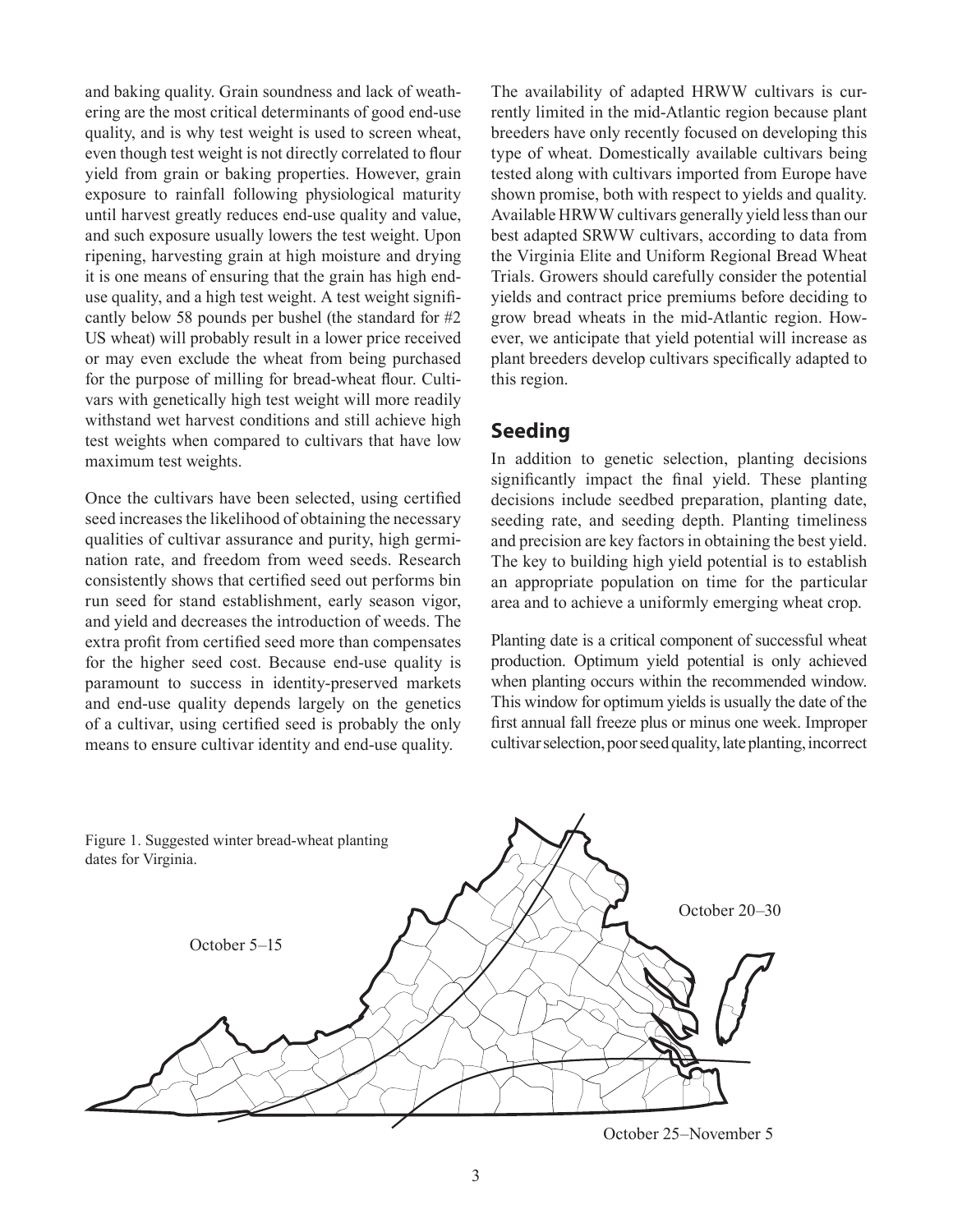plant population, and incorrect seeding depth cannot be overcome with in-season management practices. Figure 1 has suggested planting dates across the commonwealth.

These dates were determined based on evaluation by the Virginia Agricultural Statistics Service of 50 percent fall freeze probability for over 90 sites in Virginia. Planting wheat earlier than the recommended period will subject it to greater insect and disease pressure and subsequently to more winter injury. Although wheat emerges sooner and the shoot develops faster in warm soil, the root system develops much faster and more extensively if the soil is cool. Planting later than the recommended date may be even more detrimental to yield potential. Late-planted wheat will have fewer tillers, and thus fewer heads and reduced yield potential. Recommended seeding rates at various planting dates for bread-wheat cultivars are shown in Table 1.

Table 1. Recommended seeding rates for bread wheat in Virginia Tech.

Planting Time

| Row Width<br>--inches-- | On-time        | Two Weeks Late<br>---seeds/row foot--- |
|-------------------------|----------------|----------------------------------------|
| 6<br>7.5                | 22<br>24<br>25 | 24<br>26<br>28                         |
| 8                       | 26             | 29                                     |

Virginia research demonstrates that seeding rates for current bread-wheat cultivars in a conventional, tilled seedbed should be at least 43 seeds per square foot (25 seeds per row foot in 7.5 inch rows) to approach optimum yields. Initial results support the conclusion that seeding at 45 to 50 seeds per square foot is appropriate for sites with high yield potential (>75 bushels per acre). Increased seeding rates are advisable when planting later than optimum and/or with no-tillage planting. It is advisable to increase no-tillage seeding rates by 10 percent over conventional rates when planting into heavy residue, such as corn stover, or when soil conditions make it difficult to maintain a constant planting depth. Increasing seeding rates generally is not necessary when planting after soybeans or when residue levels are not extremely high. If producers are growing both conventional and no-tillage wheat, it would be advisable to plant bread-wheat cultivars with conventional tillage, because no-tillage wheat often yields slightly less than conventionally planted wheat.

4

Because of the tendency for slower fall growth with notillage, extra effort should be expended to plant slightly earlier than with conventional tillage small-grain crops. This gives more time for tiller development in warmer weather. With earlier planting, it is important to consider using cultivars with medium to late heading dates or those that are day-length sensitive regarding initiation of heading to lessen the chance of spring freeze damage.

It is important that seed be placed at least 3/4 inch below the soil surface, not counting the residue layer in no-tillage seeding, to reduce the potential for winter kill from frost heaving and root and crown exposure to freeze injury. Too often in no-tillage production, seed is planted too shallow and germinates because of the residue coverage, but then cold temperatures cause significant winter-kill.

### **Fertilization**

The recommended rates and timing for lime and fertilizer applications are similar to those for SRWW production. Nitrogen Management for Winter Wheat: Principles and Recommendations, Virginia Cooperative Extension publication 424-026, *http://pubs.ext. vt.edu/424-026*/ and Intensive Soft Red Winter Wheat Production, Virginia Cooperative Extension publication 424-803, *http://pubs.ext.vt.edu/424-803/* have more information on these subjects. If lime is required as indicated by a soil test, it should be spread and, if possible, incorporated with tillage prior to beginning no-tillage production. Surface application of lime is an acceptable practice but the pH will be affected in a much smaller layer of soil. Soil samples should be taken from the depth of the plow layer in tilled fields and to a four-inch depth in no-tillage fields. Because early plant growth and tillering are often slower than with conventional production, topdressing nitrogen (N) is especially critical with no-tillage seeding. Pay close attention to the tiller density in the late fall and winter and apply N as recommended to develop the optimum number of tillers to support high yields. This is especially important with later plantings.

Baking quality of bread-wheat flour typically increases with increased grain protein and a minimum of 12 percent protein is desirable for bread baking. Protein and starch concentrations of wheat are inversely related; therefore, conditions that favor high yields typically favor low protein, and vice versa. One way to overcome this and increase grain protein is with a late-season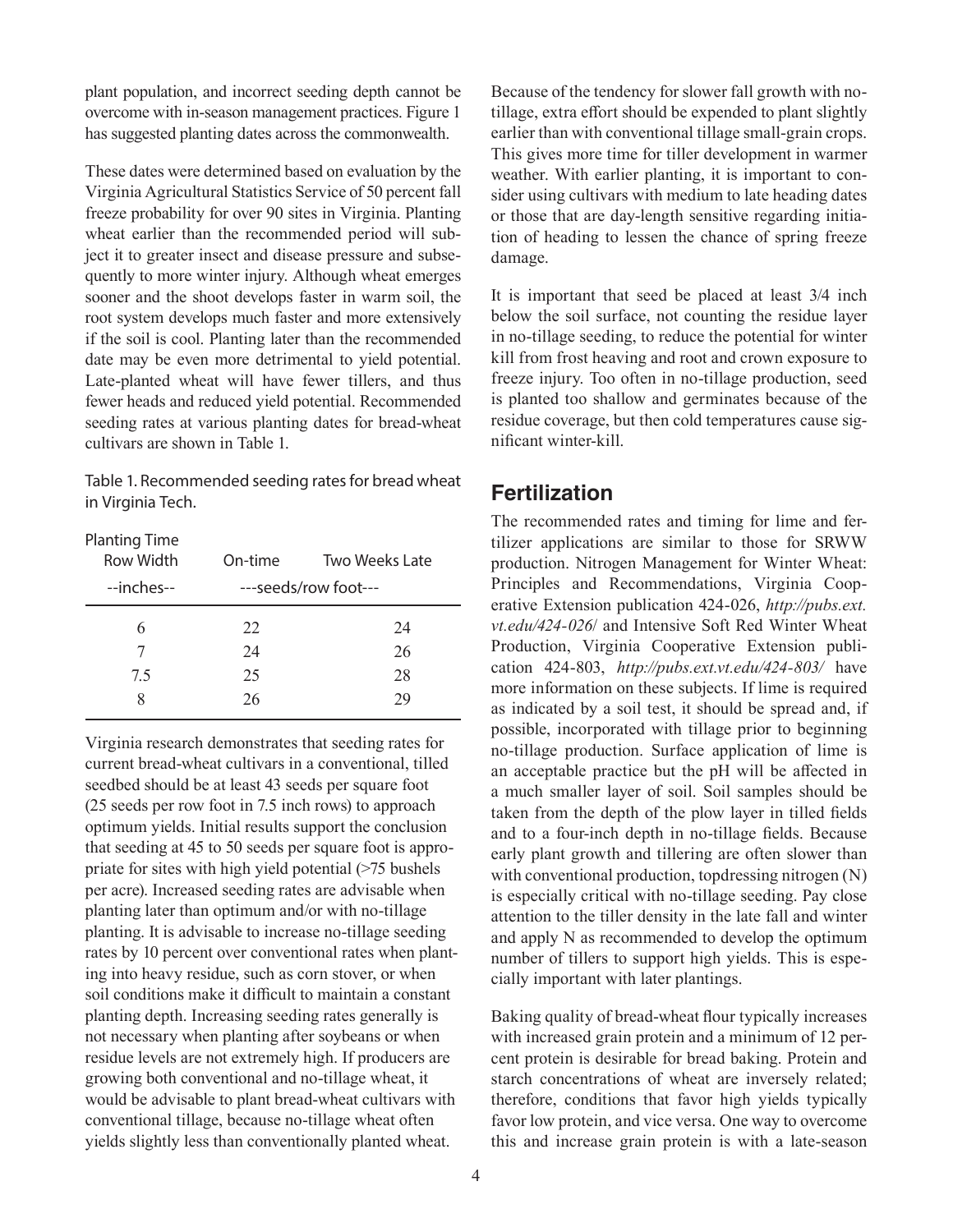foliar application of N directly to the crop. Virginia research has found that 30 to 40 pounds per acre of N as low-biuret urea dissolved in water applied between growth stage (GS) 45 and 54 will increase grain protein, even when previous N applications have been sufficient to support high yields (Figure 2). Low-biuret urea has reduced potential for foliar burn and dissolves more easily than granular or prilled urea. However, both granular and prilled urea are acceptable for foliar application. These materials dissolve more easily in warm water and should be strained to remove particles associated with anti-caking and sealing agents.

In some instances, the addition of 30 pounds per acre of sulfur (S) at GS 30 (jointing) is also important to achieving desirable grain protein levels. Figure 2 demonstrates the synergistic relationship between GS 30 S and late season (GS 45) N on grain protein observed in Virginia research.

Grain protein response to S depends on soil S availability. If the soil supply is low, then supplemental S fertilizer is crucial to achieving high grain protein. The best way to evaluate this is through tissue testing. An N : S ratio above 15:1 indicates a likely grain-yield response to S fertilizer and a ratio above 10:1 a protein response.

#### **Weed Control**

All herbicides that are labeled for use in SRWW (e.g. Harmony Extra, Harmony GT, Peak, 2,4-D, Hoelon, Osprey) are acceptable for use in bread wheat. See the latest edition of the Virginia Cooperative Extension Pest Management Guide, publication 456-016, *http://pubs. ext.vt.edu/456-016/* or your local Extension agent for specific information on appropriate herbicides and application strategies.

#### **Insect Management**

With a few exceptions like cereal leaf beetle and aphid transmitted barley yellow dwarf (BYDV), insects have historically not been a major problem in Virginia small grains. However, damage has occasionally been severe and certain pests could become more common with an increase in reduced or no-tillage practice across the state. Traditionally, producers have avoided damaging populations of Hessian fly and the risk of high levels of aphid attack and BYDV by planting later in the fall. The need to establish no-tillage small grains earlier exposes the crops to more pressure from these insects and increases the risk of economic damage. Insect pests such as cutworm/fall armyworm, the wheat curl mite, and Hessian fly are associated with fields where producers have continuous wheat/soybean rotations, or where volunteer grain in soybean fields is present when fall grain crops are planted. Volunteer small grain serves as a "green bridge" for these pests and can lead to infestation problems. Producers should be vigilant when scouting for insects in small grains. For insect population threshold levels and control options available see the latest edition of the Pest Management Guide Field Crops, Virginia Cooperative Extension publication 456-016, *http://pubs.ext.vt.edu/456-016/* or your local Extension agent.

Figure 2. Bread wheat response to rates of foliar N at GS 45 with and without 30 pounds per acre of sulfur at GS 30.